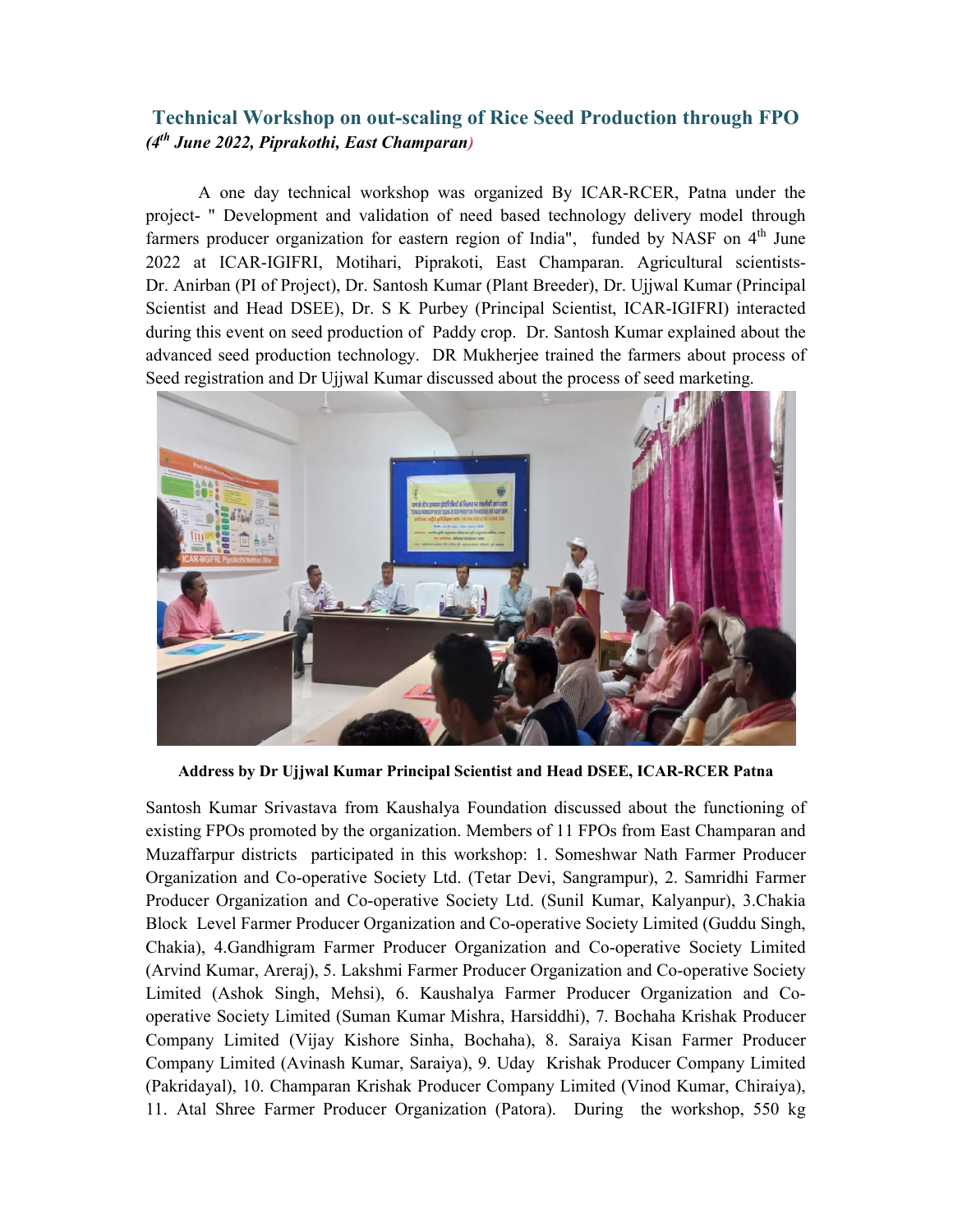Breeder seed of Paddy of *Swarna Shreya* variety was also distributed among all these 11 FPOs. The idea behind the seed production through FPOs was to provide quality seed among the farmers, the real producers of agricultural products, into groups.



**Lecture Foundation seed production of Rice by Dr Santosh Kumar Plant Breeder** 



**Seed registration process by FPO farmers explanation by Dr Anirban Mukherjee Principal Investigator of the project**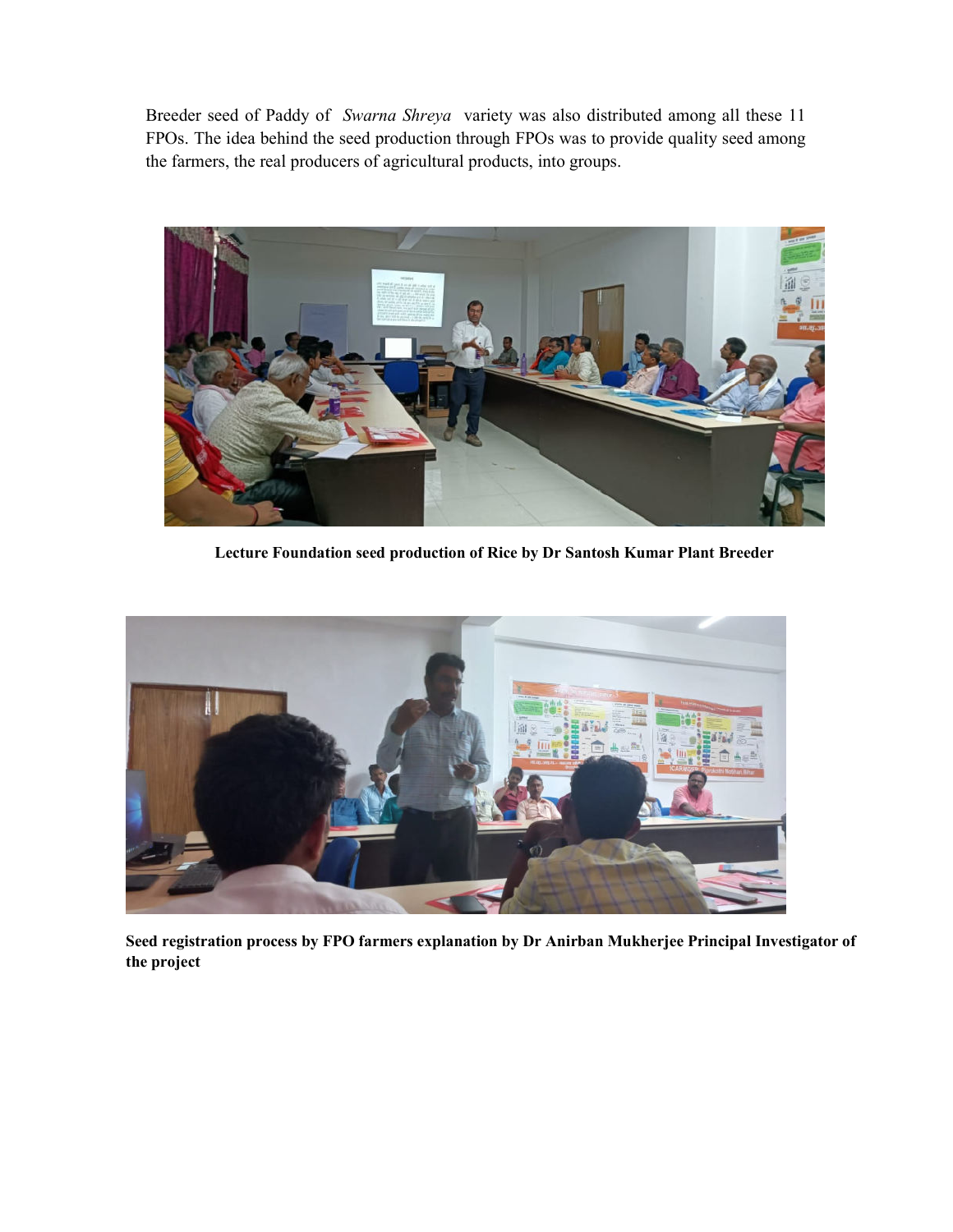

**Seed distribution to FPO farmers** 

**Media Coverage** 

## खरीफ फसल के बीज उत्पादन हेतु तकनीकी कार्यशाला का आयोजन

## जे टी न्यूज

पिपराकोठी: महात्मा गांधी कौशल्या फाउंडेशन का समेकित कृषि अनुसंधान परिसर प्रतिनिधित्व संतोष कुमार में कृषि वैज्ञानिकों डॉ. अनिबंन श्रीवास्तव द्वारा किया गया। इस (पीआई ऑफ एन ए एस एफ कार्यशाला में 11 एफपीओ के प्रोजेक्ट), डॉ. संतोष कुमार सदस्यों ने भाग लिया : (प्लांट ब्रीडर), डॉ. उज्जवल 1.सोमेश्वर नाथ किसान कुमार (प्रिंसिपल साइंटिस्ट), उत्पादक संगठन एवं सहकारी डॉ. एस के पूर्वे ( प्रधान समिति लिमिटेड (तेतर देवी, वैज्ञानिक एम.जी. आई.एफ संग्रामपुर), 2.समृद्धि किसान .आर. आई) द्वारा बीज उत्पादन - उत्पादक संगठन एवं सहकारी पर प्रशिक्षण दिया गयो डॉ. संतोष समिति लिमिटेड (सुनील कुमार, कुमार (प्लांट ब्रीडर) ने उन्नत कल्याणपुर), 3.चकिया प्रखंड बीज उत्पादन तकनीक का स्तरीय किसान उत्पादक संगठन

विवरण दिया। इस कार्यशाला में



एवं सहकारी समिति लिमिटेड (गुडडू सिंह, चकिया). 4.गांधीग्राम किसान उत्पादक संगठन एवं सहकारी समिति लिमिटेड (अरविंद कुमार, अरेराज), 5.लक्ष्मी किसान उत्पादक संगठन एवं सहकारी समिति लिमिटेड (अशोक सिंह, मेहसी). 6.कौशल्या किसान उत्पादक संगठन एवं सहकारी समिति लिमिटेड(सुमन कुमार मिश्रा, हरसिद्धि), 7.बोचाहा कृषक कंपनी प्रोड्युसर लिमिटेड(विजय किशोर सिन्हा, बोचाहा), 8.सरैया किसान बीज का वितरण किया गया।

फार्मर प्रोड्यूसर कंपनी लिमिटेड (अविनाश कुमार, सरैया),

9.उदय कृषक प्रोड्यूसर कंपनी लिमिटेड

(पकरीदयाल), 10.चंपारण प्रोड्यूसर कंपनी कषक लिमिटेड ( विनोद कुमार, चिरैया), 11.अटल श्री किसान उत्पादक संगठन(पटोरा) कार्यशाला खत्म होने के बाद 11 एफपीओ को 50 किलो धान बीज कुल 550 किलो धान